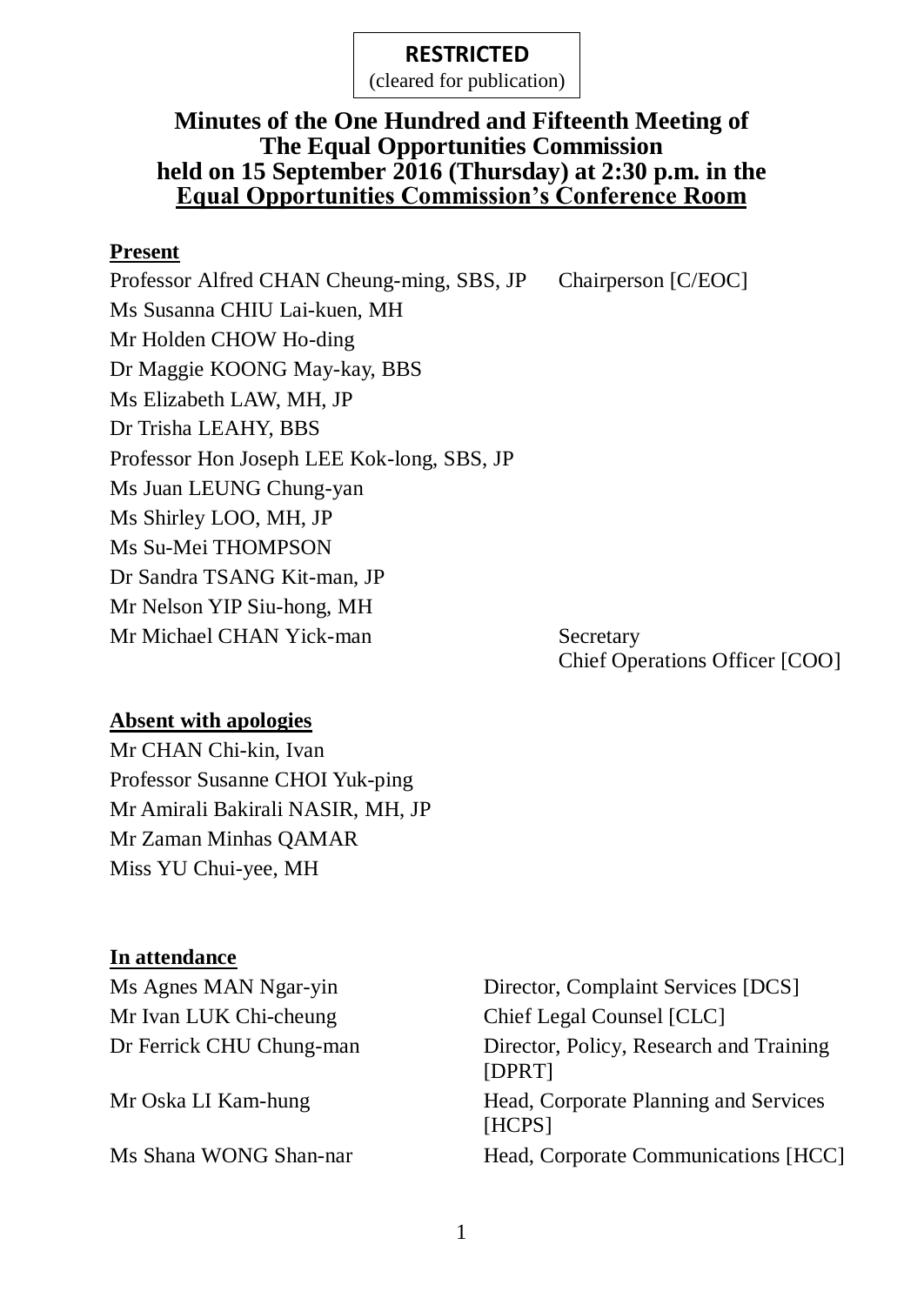(cleared for publication)

Mr Peter READING Legal Counsel [LC4]

Mr Raymond HO Wing-keung Senior Equal Opportunities Officer (Ethnic Minorities Unit) [SEOO(EMU)] Miss Gloria YU Wai-ling Senior Equal Opportunities Officer, Administration & Personnel [SAP] Ms Kerrie TENG Yee-san Senior Accounting Manager [SMA]

## **I. Introduction**

1. The Chairperson (C/EOC) welcomed Commission Members (Members) to the 115<sup>th</sup> Meeting. Apologies for absence were received from Mr Ivan CHAN, Professor Susanne CHOI, Mr A B NASIR, Mr Z M QAMAR and Miss C Y YU due to out of town business/other engagements.

2. Members congratulated Professor Hon Joseph LEE for being re-elected as LegCo Member and Mr Holden CHOW for being elected as LegCo Member. Members also welcomed Mr Oska LI (HCPS) to his first Board Meeting.

**II. Confirmation of Minutes** (Agenda Item No. 1)

# **Confirmation of Minutes of the 114th EOC Meeting held on 16 June 2016**

3. The draft minutes of the  $114<sup>th</sup>$  EOC Meeting held on 16 June 2016 were issued to Members on 15 July 2016. There were no amendments proposed. The minutes were confirmed without amendments.

# **Confirmation of Minutes of the revised web versions of the 104th and 110th EOC Meetings held on 19 December 2013 and 18 June 2015 respectively**

(Revised web versions of the minutes of the  $104<sup>th</sup>$  and  $110<sup>th</sup>$  EOC Meetings tabled)

4. Members noted that in relation to the "Feasibility Study on Legislating against Discrimination on the Grounds of Sexual Orientation & Gender Identity", paragraph 32 of the minutes of the 104<sup>th</sup> EOC Meeting had been amended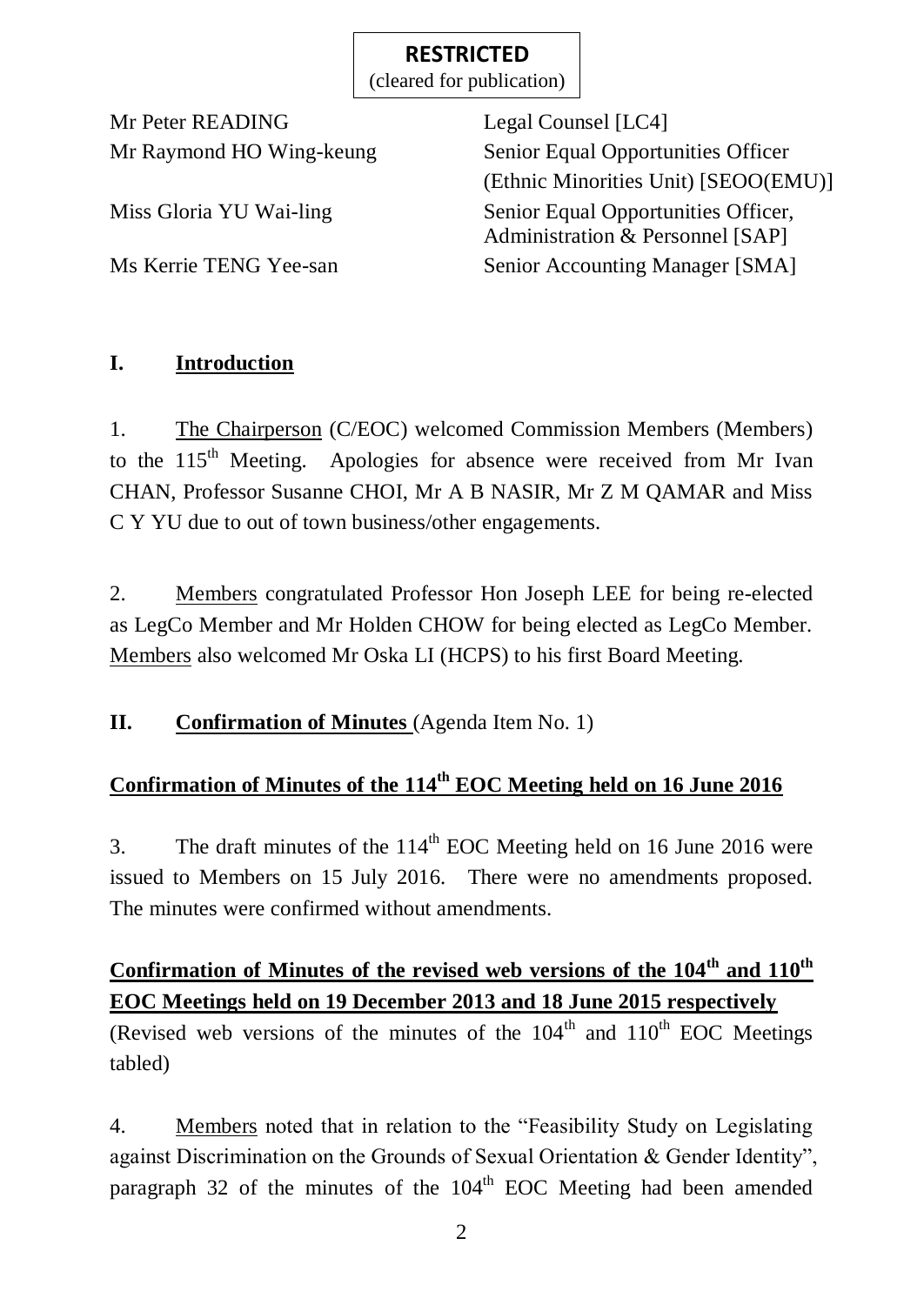(cleared for publication)

following discussions at the  $110^{th}$  EOC Meeting held on 18 June 2015. Pursuant to a citizen's complaint with The Ombudsman, recommendations from The Ombudsman on the handling of the minutes of the  $104<sup>th</sup>$  and  $110<sup>th</sup>$  EOC Meetings were discussed at the last  $(114<sup>th</sup>)$  EOC Meeting. Members at the last meeting agreed to proceed with The Ombudsman's recommendations. The revised web versions of the  $104<sup>th</sup>$  and  $110<sup>th</sup>$  EOC Meetings were tabled for Members' attention. Members approved the revised web versions of the 104<sup>th</sup> and  $110^{th}$  EOC Meetings as tabled which would be taken as official record for uploading onto the EOC website.

#### **III. Matters Arising** (Agenda Item No. 2)

5. Members noted that matters arising from the last meeting requiring attention had been placed under the new agenda for this meeting for consideration.

#### **IV. New Agenda Items**

#### **Report on the Strategic Retreat held on 27 August 2016**

(EOC Paper No. 16/2016; Agenda Item No. 3)

6. C/EOC thanked Members for their support of and participation in the Strategic Retreat at the Hong Kong Sports Institute and Dr Trisha LEAHY for facilitating venue and catering arrangements.

7. C/EOC highlighted salient points of EOC Paper No. 16/2016 including the following key themes that emerged as the Commission's future strategic priority areas: (a) Pursue with the Government on the EOC's Discrimination Law Review (DLR); (b) Education & Employment Opportunities and Access to Public Services for Ethnic Minorities (EMs); (c) Integrated Education for Students with Special Education Needs (SEN); (d) Fostering a Friendly Environment Free from Discrimination for Identified Groups; and (e) Delivering Better Service. These strategic areas would form the basis of developing the EOC's next Strategic Plan.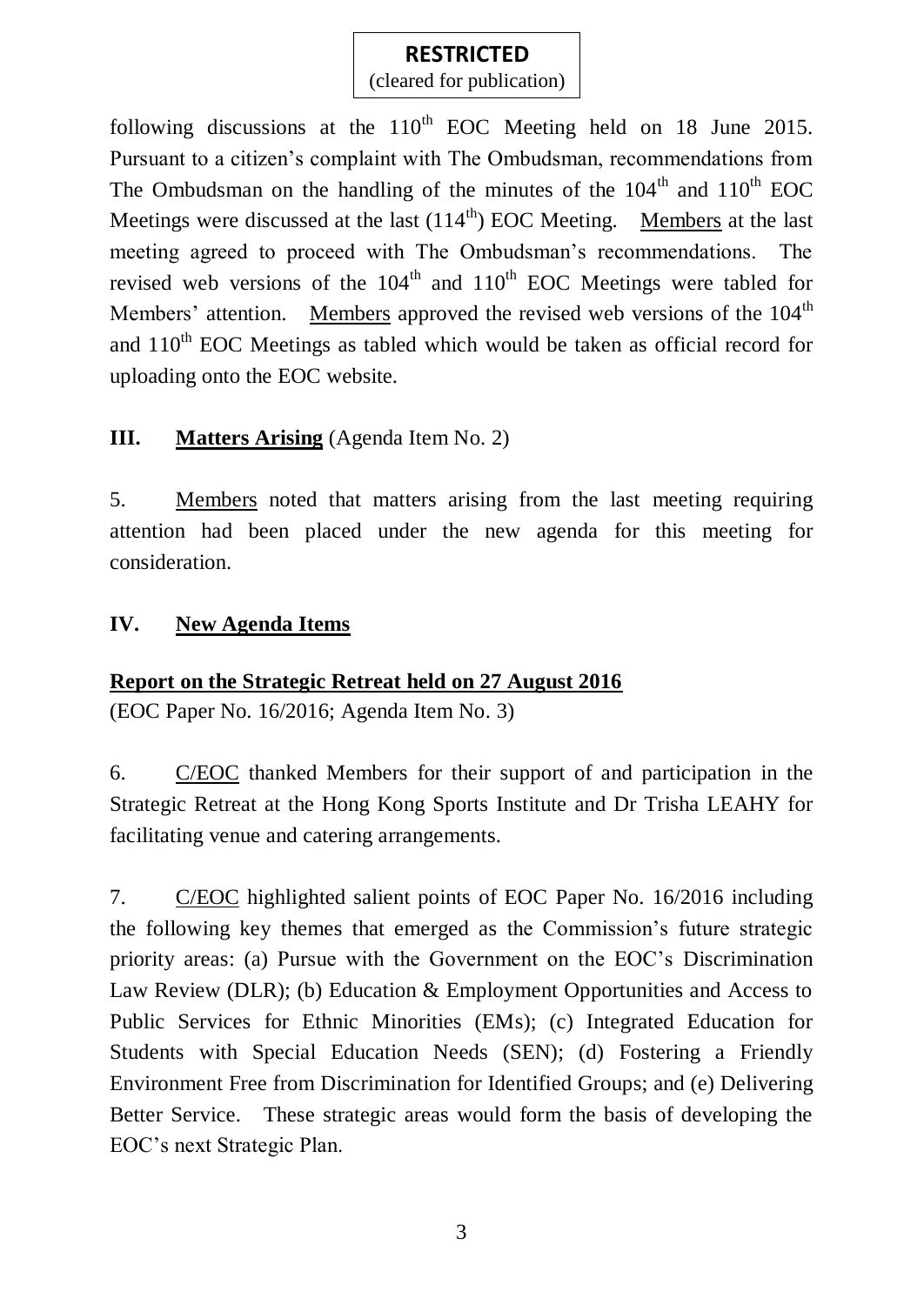(cleared for publication)

8. C/EOC added that the EOC would follow up with the Government on taking forward the recommendations in the DLR and would propose setting up a task force comprising the Constitutional and Mainland Affairs Bureau (CMAB) and the EOC on the subject. He also hoped that the Government would initiate a comprehensive community-wide consultation as soon as possible to gauge public opinion for a legislative framework to protect LGBTI rights. In respect of education, employment and access to services for EMs, the EOC would continue to monitor the effectiveness of the Government's framework for learning Chinese as a second language and to provide suggestions for improvement. The EOC also hoped to partner with different stakeholders including employers and academic institutions on enhanced employment opportunities and bridging the Chinese proficiency requirement. The EOC would also advocate for intensified interpretation support where needed and equal access to services including banking services, housing rental services and hospital services. Integrated education for SEN students would remain the EOC's major concern and would work with different stakeholders to promote better support for SEN students, including removing the obstacles in pursuing higher education. The EOC would also work on fostering a friendly environment free from discrimination for identified groups such as efforts to reintegrate persons with mental illness into society and to propose to the Government to review policies for people with mental illness. The EOC would also work on promoting fair employment practices for all employees with different characteristics including researching information on age and disabilities and its impact on continued employment, findings of which would be used to promote public awareness and public education, and for the Government to consider policy improvement where appropriate. The EOC would also strive to provide better services on a continuous basis in order to achieve its strategic priorities through capacity building and in forging close alliances with its strategic partners.

9. Dr Maggie KOONG enquired whether performance indicators would apply to strategic areas and be available to the public. C/EOC responded that he would give consideration on whether the Strategic Plan, which would include high-level actions, appropriate key deliverables and indicators for monitoring the outcome of the deliverables, would be made available for the public. Dr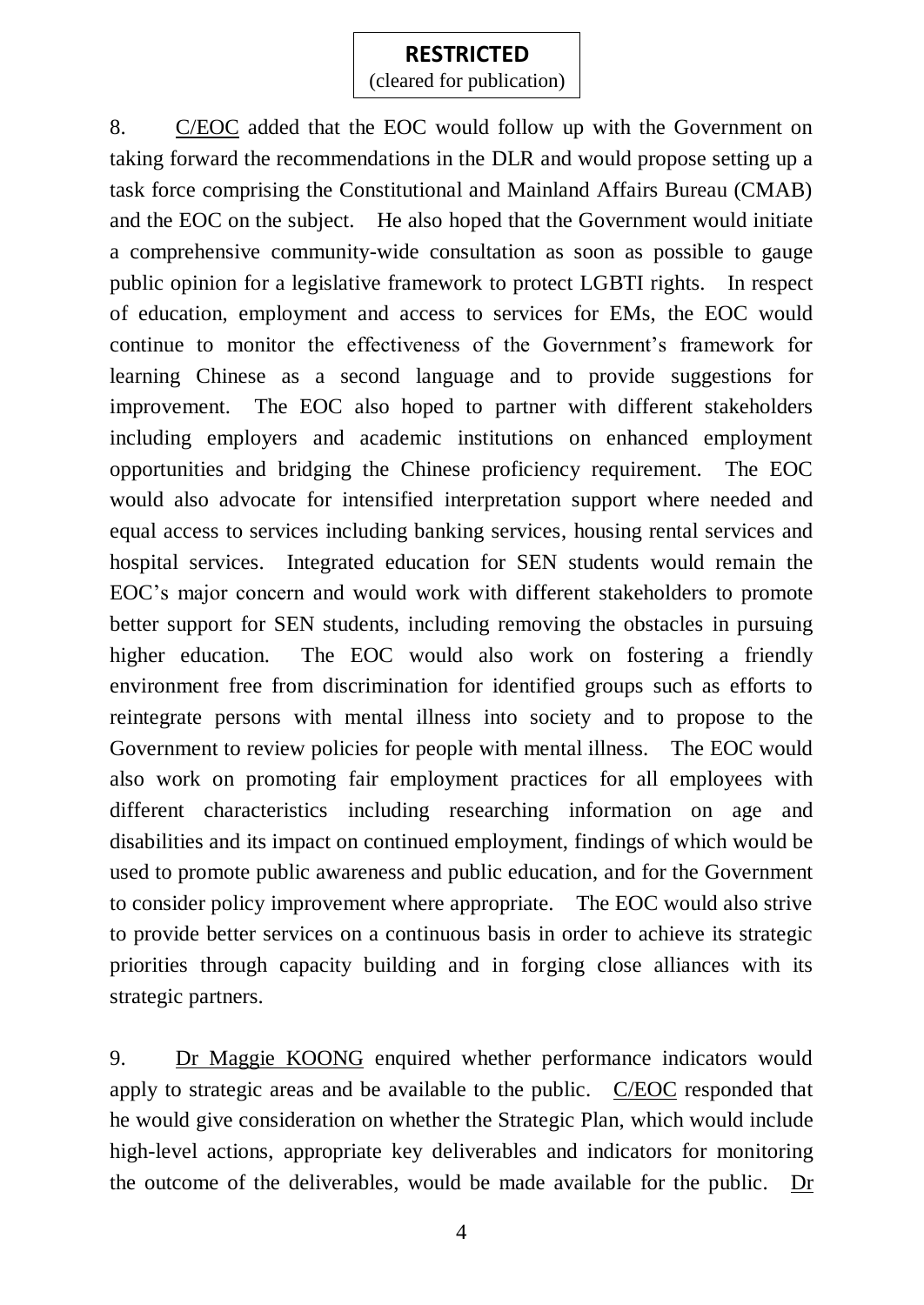(cleared for publication)

Sandra TSANG observed that the 2013 Strategic Retreat had facilitated a more in-depth discussion/exchange. She hoped that the design of future Retreats would draw on the corresponding features of the 2013 Retreat for reference.

#### *(Mr Nelson YIP joined the meeting at this juncture.)*

10. Members endorsed the proposed future strategic areas as set out in EOC Paper No. 16/2016.

#### **EOC's 20th Anniversary Program**

(EOC Paper No. 17/2016; Agenda Item No. 4)

11. HCC outlined to Members the key activities programs to commemorate the EOC's  $20<sup>th</sup>$  Anniversary as contained in EOC Paper No. 17/2016. Members noted that apart from the Anniversary Logo and Webpage, a series of activities culminating in the Anniversary Reception was underway, including production of a commemorative video and publication; a multimedia competition and a slogan competition. HCC thanked Members for their support/input including judging the competition entries.

#### *(Ms Susanna CHIU joined the meeting at this juncture.)*

12. For the Anniversary Reception tentatively scheduled for 18 November 2016 (Friday), the Auditorium of the Boys' & Girls' Clubs Association of Hong Kong had been reserved. The Community Participation and Publicity Committee recommended inviting the Chief Secretary for Administration (CS) as the officiating Guest of Honor. HCC informed Members that former/current EOC Chairpersons and Board Members as well as community stakeholders would be invited to share their experience/insight collaborating with the EOC.

13. Members had concerns whether the tentative venue and suggested program for the Reception were appropriate for the EOC's  $20<sup>th</sup>$  Anniversary celebration as a meaningful branding experience, projecting the EOC as a reputable public body serving the society. Members noted that in choosing a venue for the event, the EOC Office would take into account its accessibility,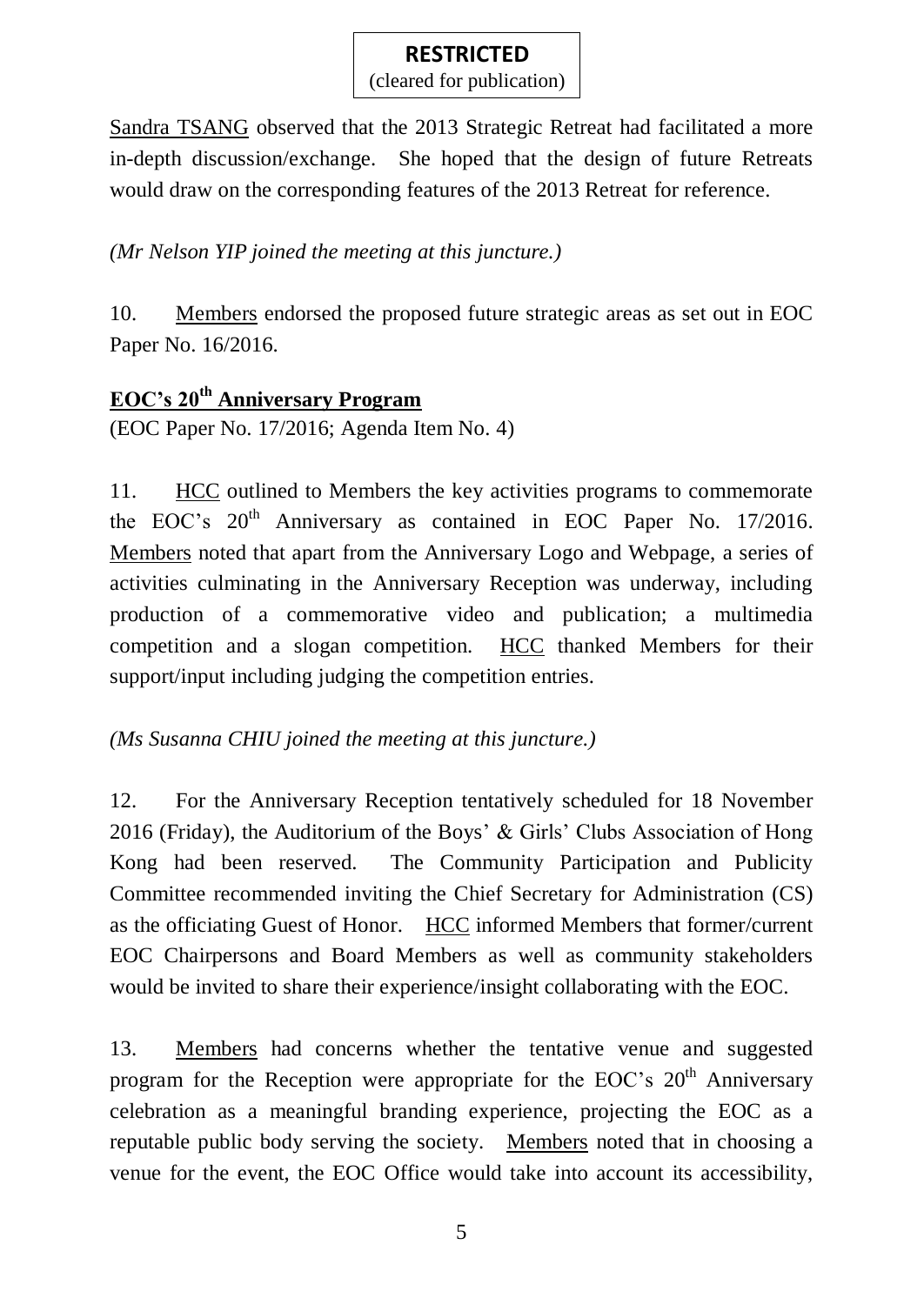(cleared for publication)

security measures, and the need for prudent use of financial resources from the public's perspective.

14. Professor Hon Joseph LEE opined that the most important consideration was the Guest of Honor officiating the Reception that would reflect the significance of the event. He considered that the officiating Guest of Honor should not be at a level lower than the CS. HCC undertook to search for alternative venues and identify VIPs who could appropriately assume the role as the officiating Guest of Honor for the event.

15. Members noted the  $20<sup>th</sup>$  Anniversary tentative program set out in EOC Paper No. 17/2016.

[Post-meeting note: Taking into consideration the suggestions and views from Members, the  $20<sup>th</sup>$  Anniversary Reception has now been scheduled for 17 November 2016 (Thursday) and would be held at the Harborview, 4 Harbor Road, Wan Chai (opposite the HKCEC). Mr Jasper TSANG, GBM, GBS, JP, former President of the Legislative Council (2008-2016), has consented to be the event's Guest of Honor and to deliver an opening speech. Other guests to be invited included the Executive Council and Legislative Council Members, senior Government officials, Consuls-General, community partners, and representatives from NGOs and business organizations.]

#### **Half-Yearly Progress Report of the Ethnic Minorities Unit**

(EOC Paper No. 18/2016; Agenda Item No. 5)

16. SEOO(EMU) briefed Members on the half-yearly work progress of the EMU which focused on: (a) enhanced support for non-Chinese speaking students; (b) employment support for EMs; (c) barrier-free services (public/private) for EMs; and (d) public education to promote racial inclusion. In the next six months, the EMU would make specific policy recommendations on the above four focuses; conduct training sessions to schools to promote fair admission and inclusive learning environment; focus outreach efforts to encourage recruitment of EMs especially in the transport and healthcare sectors;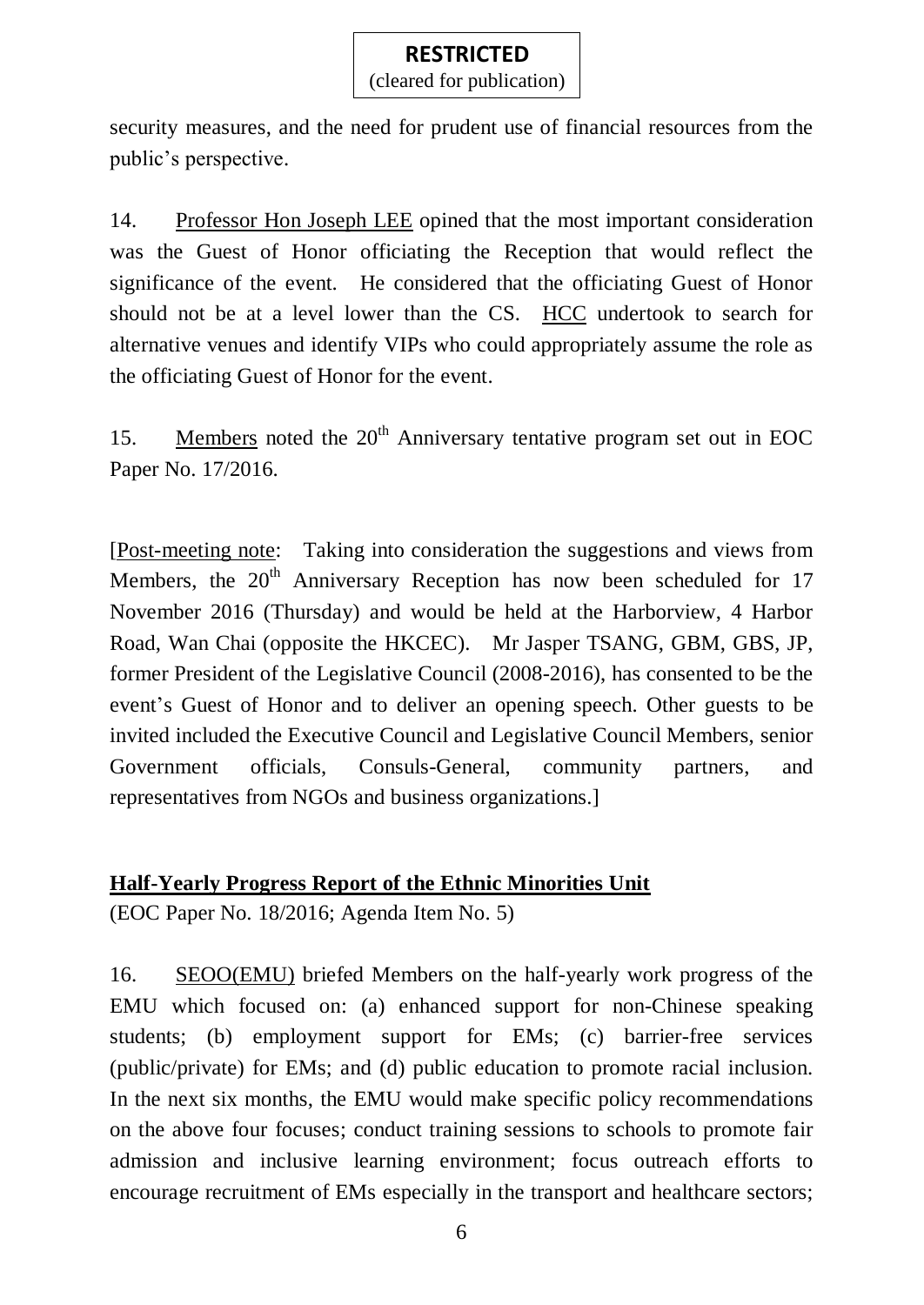(cleared for publication)

and engage the providers of those services frequently subscribed by EMs (e.g. banking and estate agency) for cultural sensitivity training.

17. Mr Holden CHOW shared the general sentiments of EM communities, particular their strong interest in employment opportunities in the disciplined forces. SEOO (EMU) informed Members that the Hong Kong Police Force and the Correctional Services Department had adopted alternative Chinese language proficiency tests for non-ethnic Chinese applicants (e.g. oral test; group interview). COO added that an increasing number of EMs had been hired as police officers in recent years.

18. Responding to Ms Juan LEUNG's question, SEOO (EMU) said the Labor Department launched in 2014 a pilot project "Employment Services Ambassador Program for Ethnic Minorities" under the Youth Employment and Training Program. The objective was to strengthen dedicated employment services for EMs.

19. Ms Susanna CHIU considered efforts to foster an environment conducive to entrepreneurship opportunities for EMs worthwhile. C/EOC said the EOC had been engaging chambers of commerce and various stakeholders to enhance developmental opportunities for EMs.

20. In response to Dr Maggie KOONG's enquiry, SEOO (EMU) advised that under the Education Bureau's "Learning Framework", all schools admitting 10 or more NCS students were provided with an additional funding ranging from \$0.8M to \$1.5M; while schools admitting less than 10 NCS students might have an additional funding on a need basis for organizing diversified modes of after-school support for learning Chinese.

21. Ms Su-Mei THOMPSON asked what the EOC's position might be in the event of a burkini ban (i.e. a number of French cities prohibited full-body swimsuits in the wake of terrorist attacks) in the HKSAR. CLC advised that such a ban might constitute indirect race discrimination, i.e. the same requirement or condition is applied equally on all people of different races, but the requirement or condition has a disparate impact (discriminatory effect) on a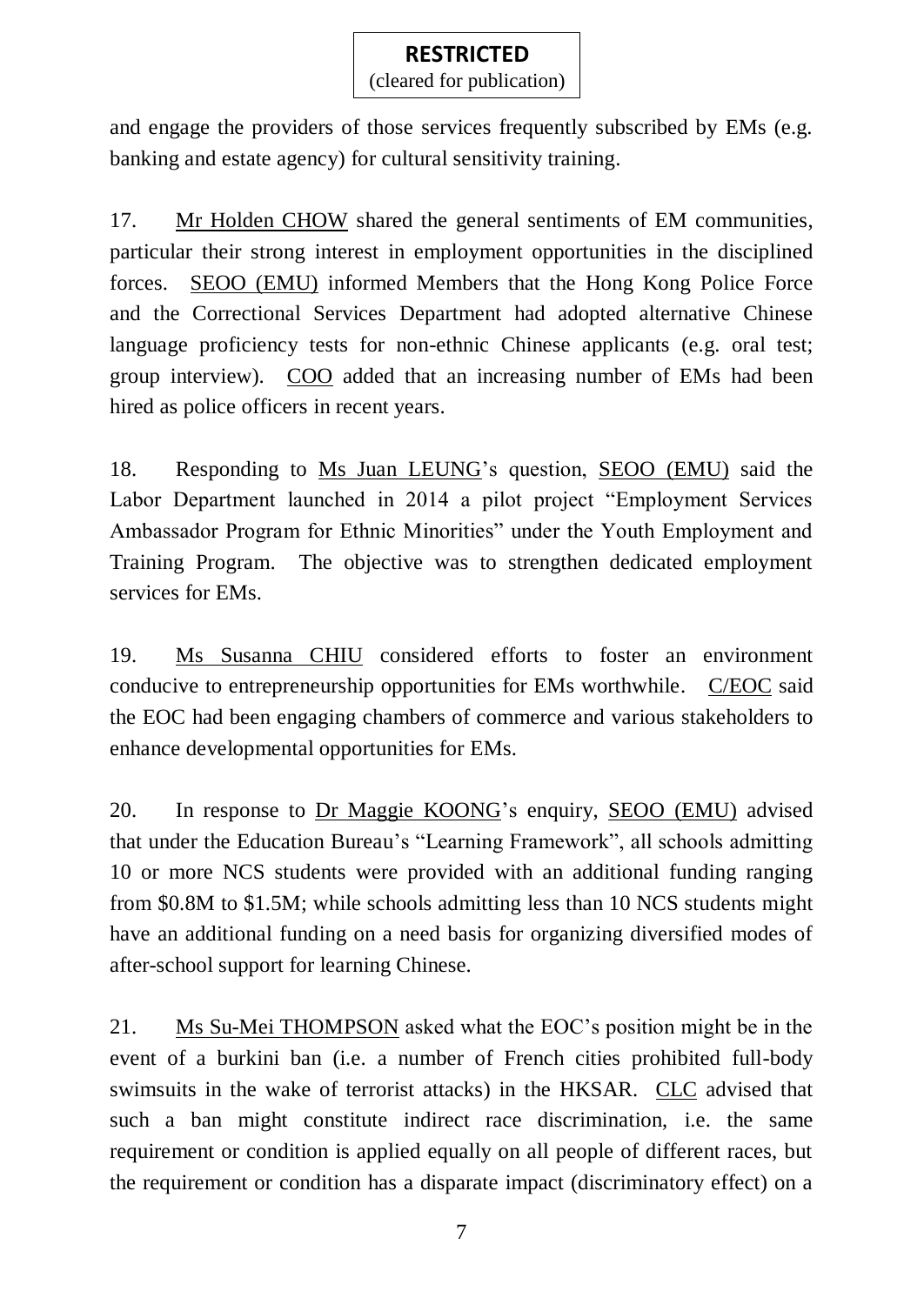(cleared for publication)

particular race group which is not justifiable in the circumstances. LC4 supplemented that remedies might also be sought for contravention of Article 15 of the Hong Kong Bill of Rights Ordinance (Cap.383) on Freedom of Thought, Conscience and Religion.

22. Members noted the EMU's progress and future work focuses as set out in EOC Paper No. 18/2016.

**Six Monthly Review of EOC's work (January – June 2016)** (EOC Paper No. 19/2016; Agenda Item No. 6)

23. C/EOC highlighted major work undertaken by the EOC during January to June 2016 as summarized in EOC Paper No. 19/2016.

24. Members noted EOC Paper No. 19/2016.

## **Reports of the Legal & Complaints Committee, Community Participation & Publicity Committee, Policy, Research & Training Committee and Administration & Finance Committee**

(EOC Paper No. 20/2016; Agenda Item No. 7)

25. Ms Susanna CHIU, Convener of the Administration & Finance Committee highlighted to Members the EOC's budgetary situation as discussed at the last Administration and Finance Committee (A&FC), including the latest development of the discussions between the CMAB on EOC's budget. As a cost-saving measure to ameliorate the effects of EOC's structural deficit, the A&FC has approved the proposal from the EOC office to adjust cash allowance for new recruits and existing staff on contract renewal.

26. On the subvention for the COO post being withheld, Members noted that the CMAB had still not made any firm undertaking on the release of the funding to the EOC; but agreed to review the issue after examining the effectiveness of the EOC's new organizational structure and the Government's financial position by the end of 2017.

27. C/EOC informed Members that office rental amounted to about 12% of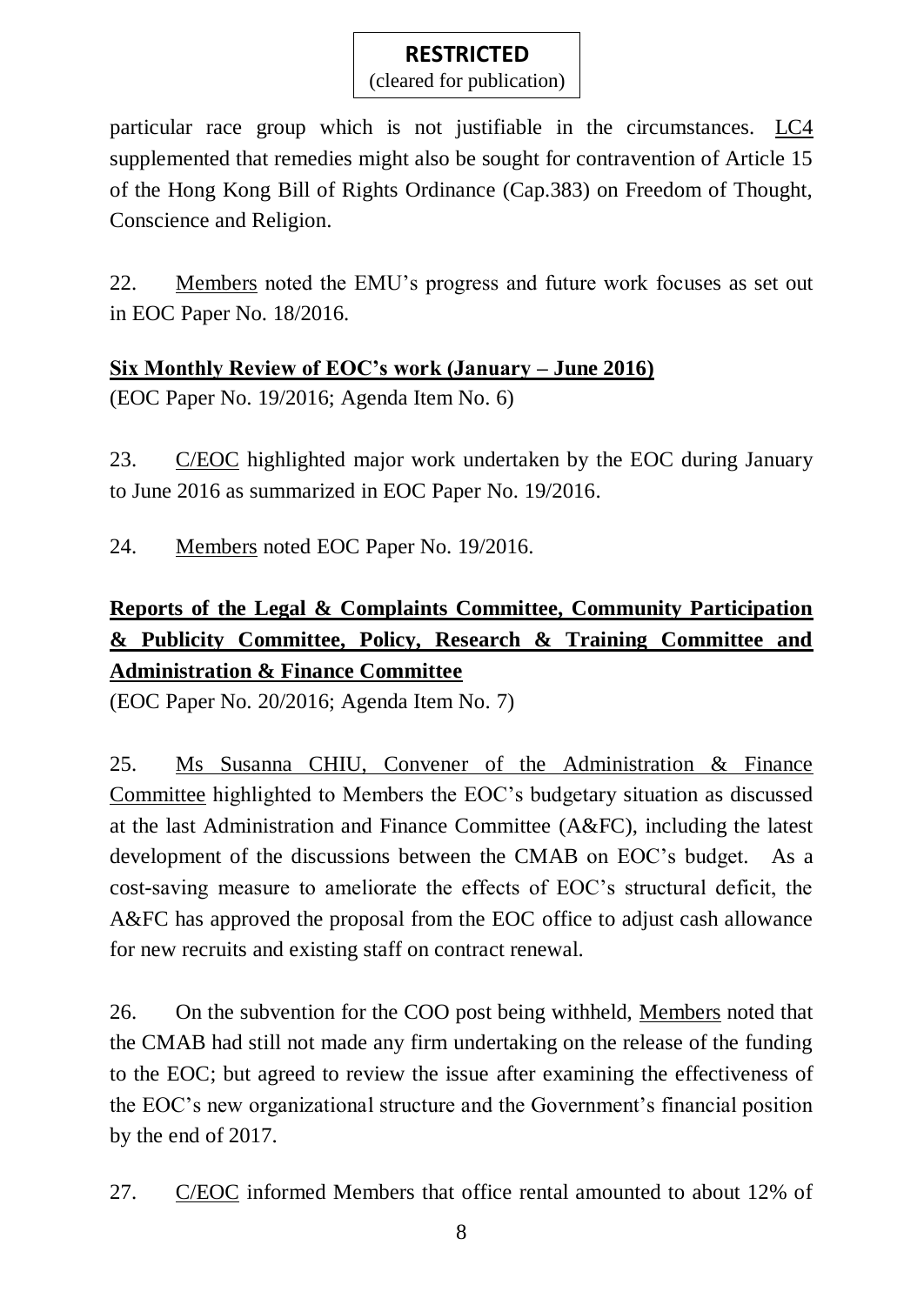(cleared for publication)

the EOC's recurrent expenditure. For prudent financial management, the EOC office would be prepared to relocate to another premises leasing at a more affordable rental upon the expiry of the existing leases in mid-December 2017. COO supplemented that the EOC would have to fund at least 50% of the required costs with its reserve to take forward the relocation exercise. The CMAB would support the EOC to bid a one-off funding from the Government for partially covering the required setting up and reinstatement costs. The CMAB would also be prepared to consider providing one-off funding for new initiative, programs of the EOC and urged the EOC to come up with value-adding proposals and bids.

28. Members noted EOC Paper No. 20/2016.

#### **Chairperson's Quarterly Report**

(EOC Paper No. 21/2016; Agenda Item No. 8)

29. C/EOC reported to Members his major work undertaken for the period from early June to September 2016 as detailed in EOC Paper No. 21/2016. He welcomed comments and advice from Members on his work.

30. Members noted EOC Paper No. 21/2016.

#### **LGBTI Sporting Event in Hong Kong 2022**

(EOC Paper No. 22/2016; Agenda Item No. 9)

31. LC4 briefed Members on the salient points of EOC Paper No. 22/2016 summarizing a request from Out in HK for the EOC to provide a letter of support for its bid for the Gay Games to be hosted in Hong Kong in 2022. The Games aimed to promote equality, respect and inclusion of LGBTI people as well as all other groups in society regardless of their sex, race, age and disability. Hong Kong was among 16 cities listed to host the 2022 Games which were estimated to generate about HK\$500M income, 15,000 visitors and 12,000 participants.

32. In response to Professor Hon Joseph LEE and Mr Holden CHOW's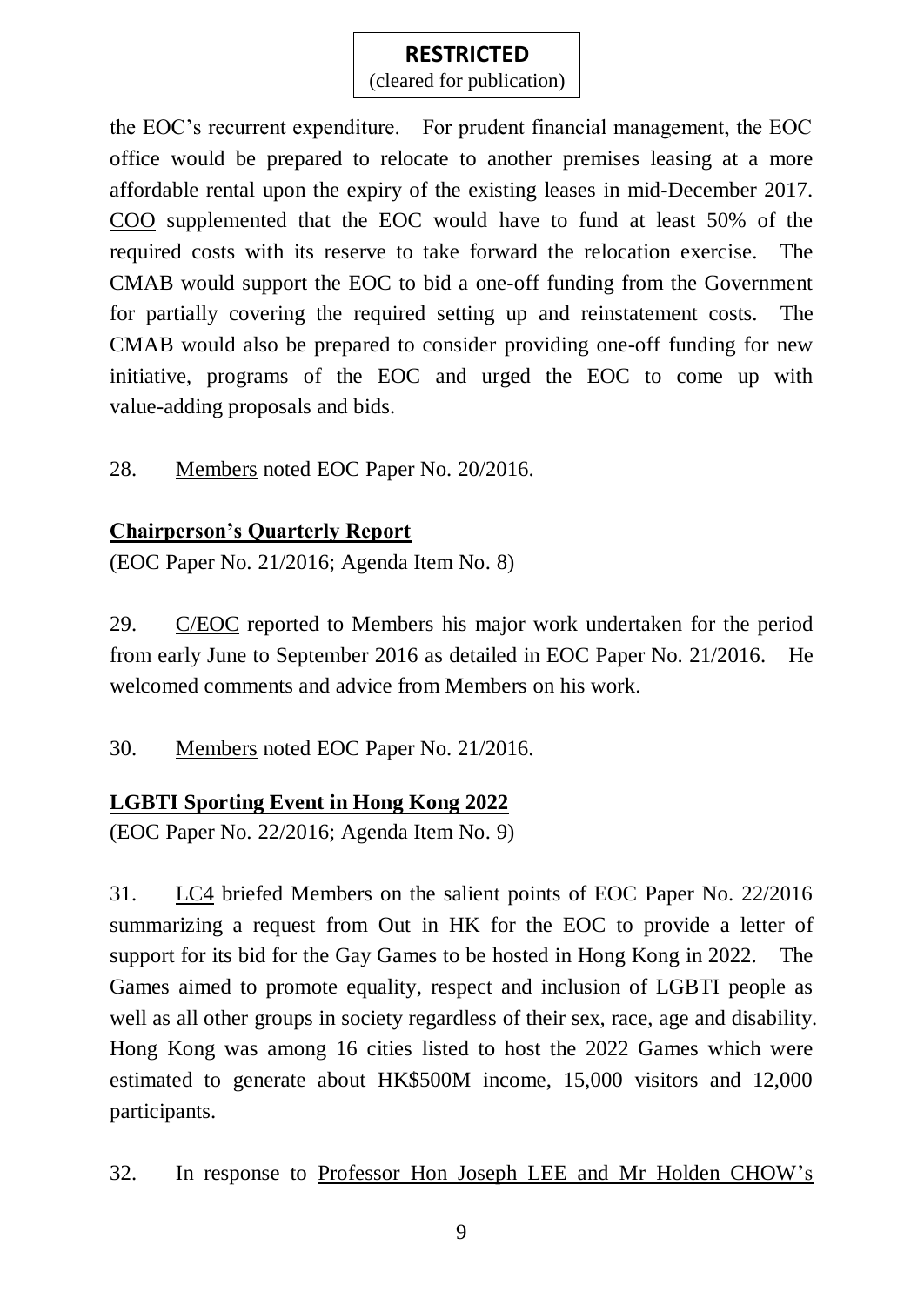(cleared for publication)

question, COO said that there were no similar requests received by the EOC before. In response to questions raised by Ms Elizabeth LAW and Ms Susanna CHIU, LC4 said that Out in HK was a non-profit organization run by volunteers from different sectors seeking support for its bids from the Government and from the EOC. He undertook to verify its status (e.g. whether it was a registered charitable organization) and seek more pertinent information from it, such as the disposal of income derived from the 2022 Games and other statutory/non-statutory bodies' support for its bid, for Members' information.

33. Dr Trisha LEAHY said that it was unclear whether Out in HK had the capacity to secure the venues and support from government officials and sports associations/ referees/technical directors to ensure proper setup/standards for an international competitive sporting event such as the Gay Games. Nevertheless, this was beyond the EOC's remit, and at this stage Out in HK appeared to be only asking for a letter of support for their bid, which the EOC should in principle consider supporting.

34. Professor Hon Joseph LEE expressed that more information was required from Out in HK to clarify whether the EOC was requested to be its supporting organization or the EOC was asked to simply provide a letter of support. He said that support for the bid could be provided in principle if it was without financial/legal obligations. Mr Holden CHOW concurred in the light that the public had high expectations of the EOC's endeavors. Ms Susanna CHIU cautioned that the legal and financial implications should be sorted out before the EOC decided to get involved.

35. Members agreed to make a decision on the request for a letter of support for the bid, when more information was provided by EOC staff about Out in HK and the bid process.

#### **V. Any Other Business**

36. There being no other business, the meeting was adjourned at 5:20 p.m.

#### **VI. Date of Next Meeting**